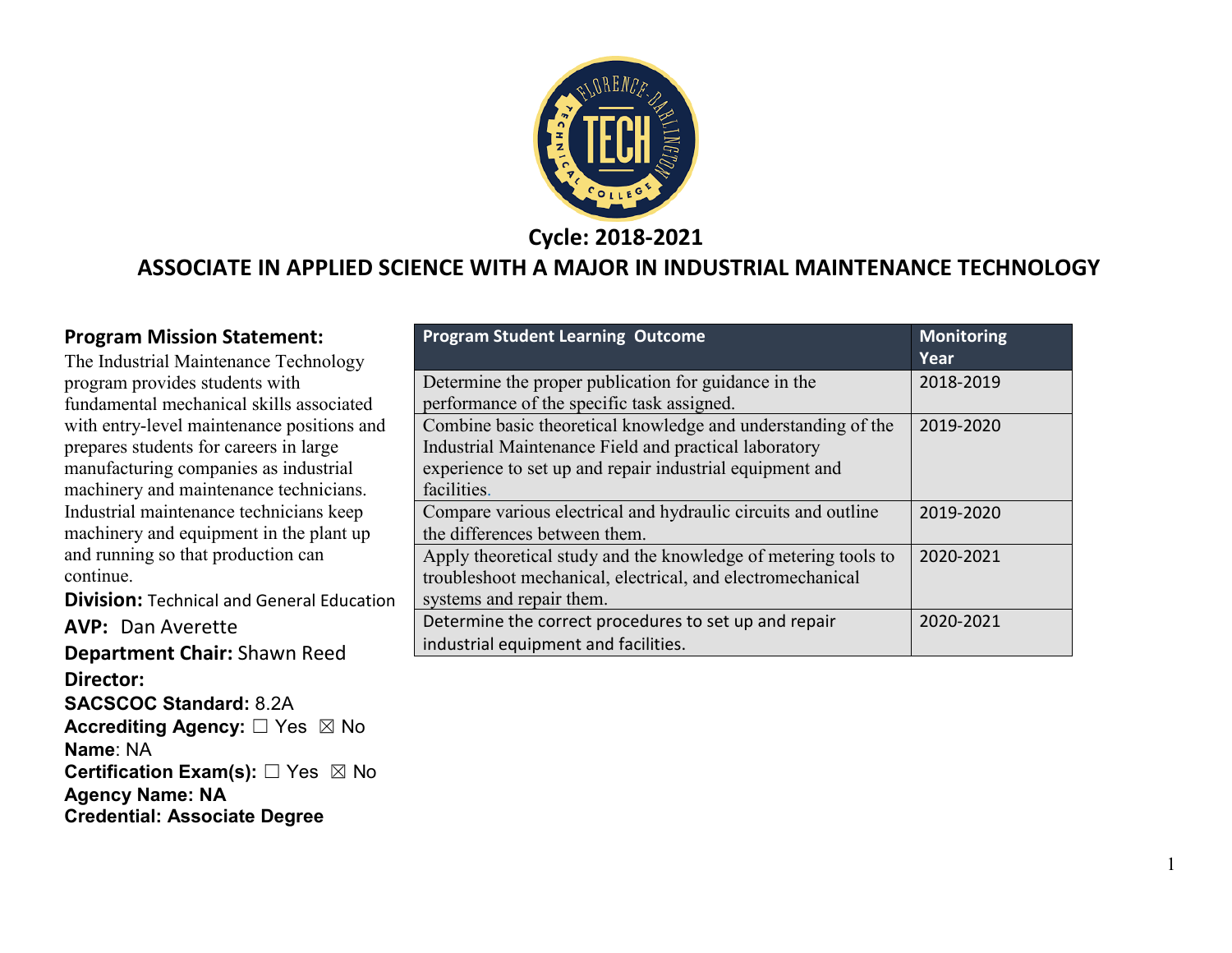## **STUDENT LEARNING OUTCOMES FOR 47.0303 2018-2019**

| A. Program<br><b>Student Learning</b>                                                                          | <b>B.</b> What<br>courses                                                                               | C. Methods for<br><b>Outcomes</b>                                                                | <b>D. Expected Level</b><br>of Program                                                                  | <b>E. Data Collection</b>                                                                     | <b>F. Results</b>                                                                                           | <b>G. Plan For Improvement</b>                                                                                               |
|----------------------------------------------------------------------------------------------------------------|---------------------------------------------------------------------------------------------------------|--------------------------------------------------------------------------------------------------|---------------------------------------------------------------------------------------------------------|-----------------------------------------------------------------------------------------------|-------------------------------------------------------------------------------------------------------------|------------------------------------------------------------------------------------------------------------------------------|
| <b>Outcomes</b>                                                                                                | are                                                                                                     |                                                                                                  | <b>Performance</b>                                                                                      |                                                                                               |                                                                                                             |                                                                                                                              |
|                                                                                                                | <b>PSLOs</b>                                                                                            |                                                                                                  |                                                                                                         |                                                                                               |                                                                                                             |                                                                                                                              |
| What should the<br>graduates of your<br>program be able to<br>do?                                              | <b>Assessed</b><br>Where do<br>you see<br>evidence<br>that the<br>student<br>can do<br>these<br>things? | How does your<br>program evaluate<br>student/graduate<br>skills/abilities?                       | What is the expected<br>level of student<br>performance for the<br>program?                             | When will you collect<br>the data needed to<br>evaluate the<br>performance of the<br>program? | What are the<br>results of the<br>evaluation?<br><b>NOTE: include</b><br>student ratio with<br>all results. | How will you use this information<br>to improve the program                                                                  |
| Determine the<br>proper publication<br>for guidance in the<br>performance of the<br>specific task<br>assigned. | <b>IMT 233</b>                                                                                          | The IMT student<br>will install, edit,<br>and troubleshoot<br>Programmable<br>Logic Controllers. | 100% of the student<br>will score a 70% or<br>greater on the PLC<br>final lab assessment<br>in IMT 233. | Spring 2019                                                                                   | 12 out of 12<br>(100%) students<br>scored a 70% or<br>greater and the<br>class average<br>was 79.17%.       | The expected learning outcome<br>was met. Faculty will offer<br>additional mock labs to help<br>students master the outcome. |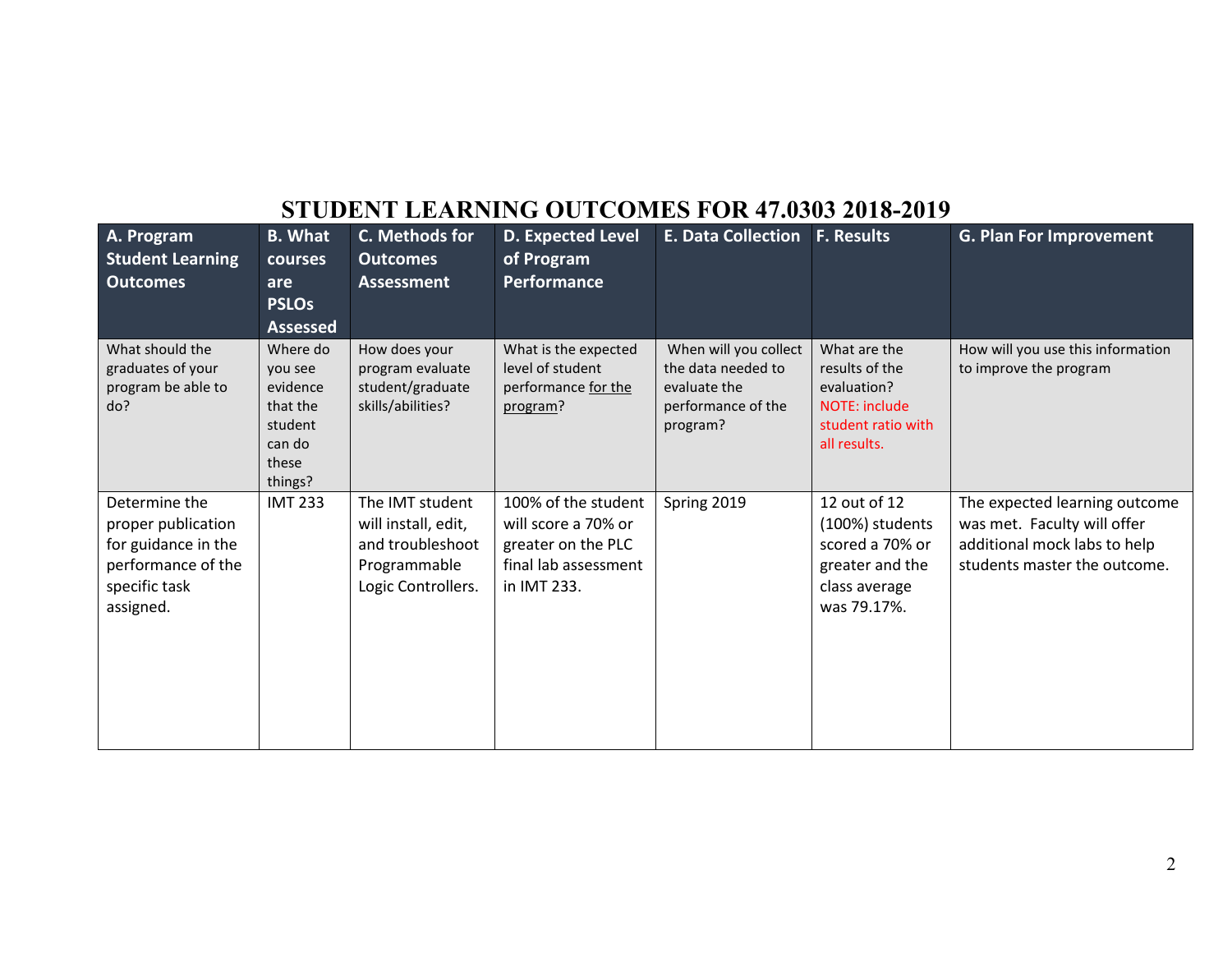## **STUDENT LEARNING OUTCOMES FOR 47.0303 2019-2020**

| A. Program<br><b>Student Learning</b><br><b>Outcomes</b>                                                                                                                                                                 | <b>B.</b> What<br>courses<br>are<br><b>PSLOs</b><br><b>Assessed</b>                  | C. Methods for<br><b>Outcomes</b><br><b>Assessment</b>                                                                                                  | <b>D. Expected Level</b><br>of Program<br><b>Performance</b>                                | <b>E. Data Collection F. Results</b>                                                          |                                                                                                      | <b>G. Plan For Improvement</b>                                                                                                             |
|--------------------------------------------------------------------------------------------------------------------------------------------------------------------------------------------------------------------------|--------------------------------------------------------------------------------------|---------------------------------------------------------------------------------------------------------------------------------------------------------|---------------------------------------------------------------------------------------------|-----------------------------------------------------------------------------------------------|------------------------------------------------------------------------------------------------------|--------------------------------------------------------------------------------------------------------------------------------------------|
| What should the<br>graduates of your<br>program be able to<br>do?                                                                                                                                                        | Where do<br>you see<br>evidence<br>that the<br>student<br>can do<br>these<br>things? | How does your<br>program evaluate<br>student/graduate<br>skills/abilities?                                                                              | What is the expected<br>level of student<br>performance for the<br>program?                 | When will you collect<br>the data needed to<br>evaluate the<br>performance of the<br>program? | What are the<br>results of the<br>evaluation?<br>NOTE: include<br>student ratio with<br>all results. | How will you use this information<br>to improve the program                                                                                |
| Combine basic<br>theoretical<br>knowledge and<br>understanding of<br>the Industrial<br>Maintenance Field<br>and practical<br>laboratory<br>experience to set up<br>and repair industrial<br>equipment and<br>facilities. | <b>IMT 161</b>                                                                       | The IMT student<br>will be introduced<br>to typical<br>equipment failure<br>areas and how<br>preventive<br>maintenance can<br>reduce those<br>failures. | 100% of IMT<br>graduates will score<br>a 70% or above on<br>class exercise 4 in<br>IMT 161. | Fall 2019                                                                                     | Class average<br>was 86.9% and<br>all 18 of 18<br>(100%) students<br>made a 70% or<br>above.         | Benchmark was exceeded.<br>The faculty would like to<br>investigate a different<br>assessment tool to evaluate this<br>PSLO in the future. |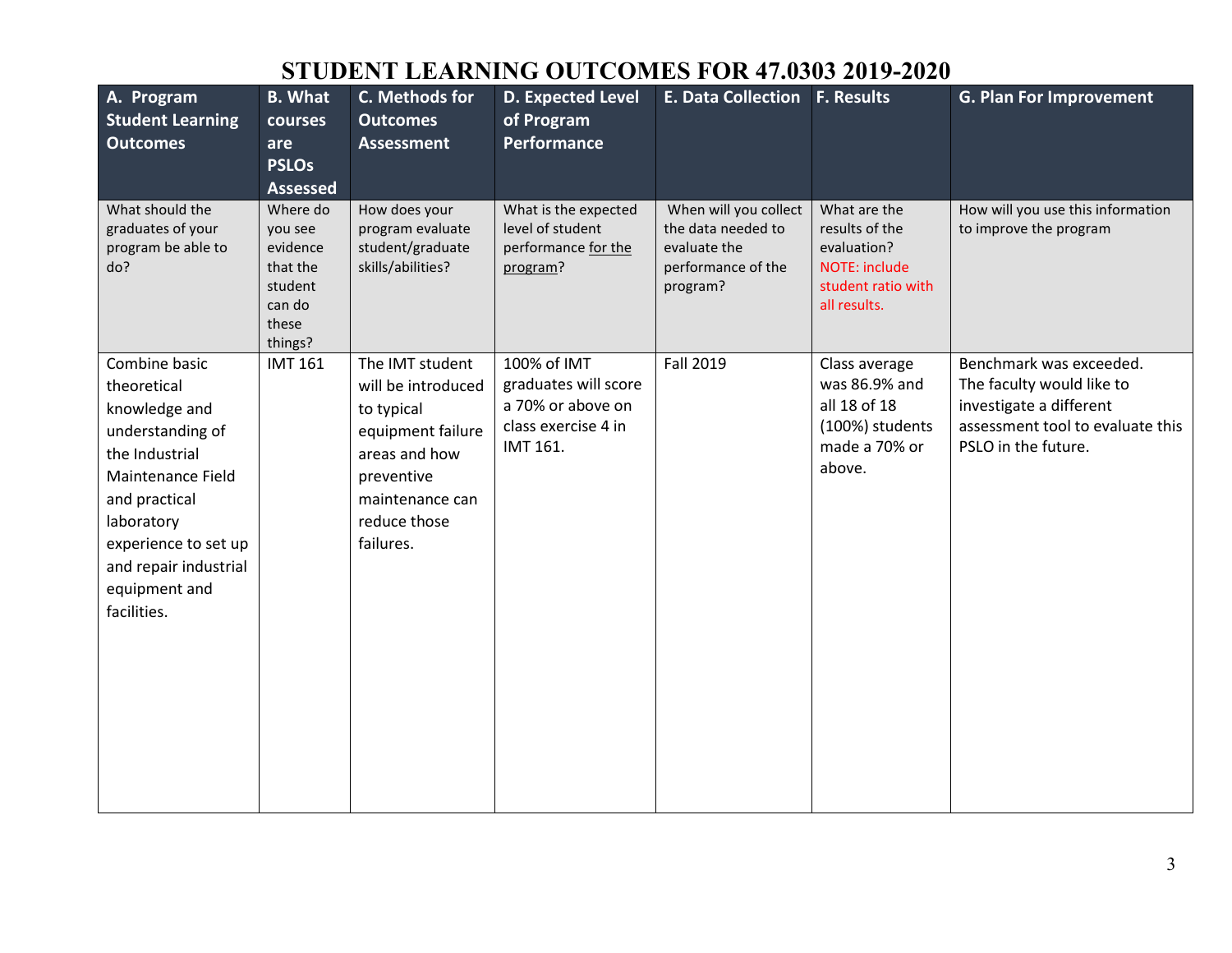| STUDENT LEARNING OUTCOMES FOR 47.0303 2019-2020                                                            |                                                                                   |                                                                                                    |                                                                                                    |                                                                                               |                                                                                                             |                                                                                                                                                        |  |  |  |  |  |
|------------------------------------------------------------------------------------------------------------|-----------------------------------------------------------------------------------|----------------------------------------------------------------------------------------------------|----------------------------------------------------------------------------------------------------|-----------------------------------------------------------------------------------------------|-------------------------------------------------------------------------------------------------------------|--------------------------------------------------------------------------------------------------------------------------------------------------------|--|--|--|--|--|
| A. Program<br><b>Student Learning</b><br><b>Outcomes</b>                                                   | <b>B.</b> What<br>courses<br>are PSLOs<br><b>Assessed</b>                         | C. Methods for<br><b>Outcomes</b><br><b>Assessment</b>                                             | <b>D. Expected Level</b><br>of Program<br>Performance                                              | <b>E. Data Collection F. Results</b>                                                          |                                                                                                             | G. Plan For Improvement                                                                                                                                |  |  |  |  |  |
| What should the<br>graduates of your<br>program be able to<br>do?                                          | Where do<br>you see<br>evidence<br>that the<br>student can<br>do these<br>things? | How does your<br>program evaluate<br>student/graduate<br>skills/abilities?                         | What is the expected<br>level of student<br>performance for the<br>program?                        | When will you<br>collect the data<br>needed to evaluate<br>the performance of<br>the program? | What are the<br>results of the<br>evaluation?<br><b>NOTE: include</b><br>student ratio with<br>all results. | How will you use this information<br>to improve the program                                                                                            |  |  |  |  |  |
| Compare various<br>electrical and<br>hydraulic circuits<br>and outline the<br>differences<br>between them. | <b>IMT 131</b>                                                                    | The IMT student<br>will design, install,<br>and test basic<br>pneumatic and<br>hydraulic circuits. | 100% of IMT<br>graduates will score<br>a 70% or above on<br>hydraulic lab project<br>3 in IMT 131. | Spring 2020                                                                                   | Class average<br>was 82.6% and<br>14 of 15 students<br>made a 70% or<br>above.                              | This benchmark was not met.<br>The faculty will enforce<br>remediation for students with<br>high absenteeism before<br>allowing them to take the test. |  |  |  |  |  |

### **STUDENT LEARNING OUTCOMES FOR 47.0303 2019-2020**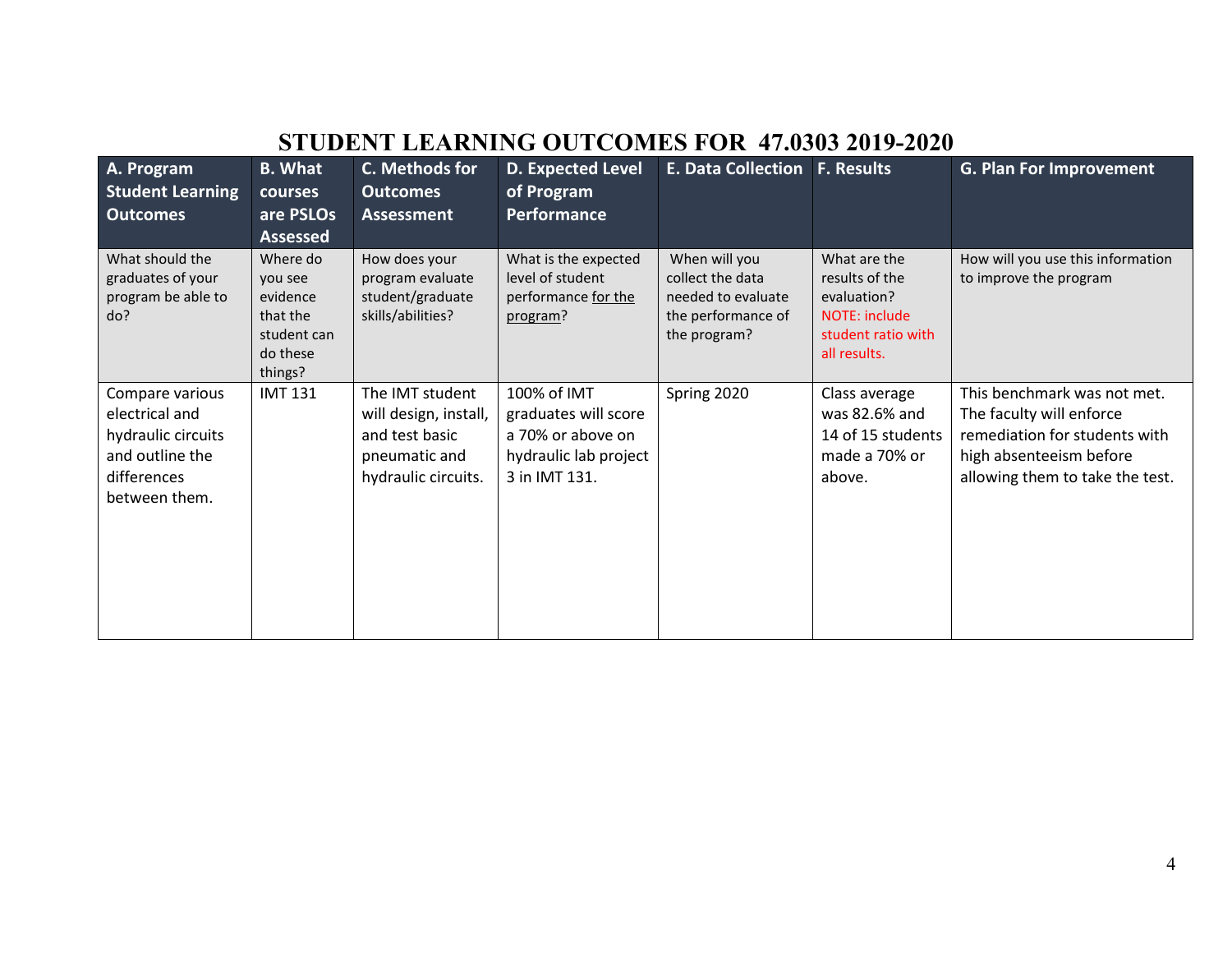# **STUDENT LEARNING OUTCOMES FOR 47.0303 2020-2021**

| A. Program<br><b>Student Learning</b><br><b>Outcomes</b>                                                                                                                      | <b>B.</b> What<br>courses are<br><b>PSLOs</b><br><b>Assessed</b>               | C. Methods for<br><b>Outcomes</b><br><b>Assessment</b>                     | <b>D. Expected Level</b><br>of Program<br><b>Performance</b>                                                               | E. Data<br><b>Collection</b>                                                                  | <b>F. Results</b>                                                                                                                                                                                                          | <b>G. Plan For Improvement</b>                                                                                                                                            |
|-------------------------------------------------------------------------------------------------------------------------------------------------------------------------------|--------------------------------------------------------------------------------|----------------------------------------------------------------------------|----------------------------------------------------------------------------------------------------------------------------|-----------------------------------------------------------------------------------------------|----------------------------------------------------------------------------------------------------------------------------------------------------------------------------------------------------------------------------|---------------------------------------------------------------------------------------------------------------------------------------------------------------------------|
| What should the<br>graduates of your<br>program be able to<br>do?                                                                                                             | Where do you<br>see evidence<br>that the<br>student can<br>do these<br>things? | How does your<br>program evaluate<br>student/graduate<br>skills/abilities? | What is the expected<br>level of student<br>performance for the<br>program?                                                | When will you collect<br>the data needed to<br>evaluate the<br>performance of the<br>program? | What are the<br>results of the<br>evaluation?<br><b>NOTE: include</b><br>student ratio with<br>all results.                                                                                                                | How will you use this information<br>to improve the program                                                                                                               |
| Apply theoretical<br>study and the<br>knowledge of<br>metering tools to<br>troubleshoot<br>mechanical,<br>electrical, and<br>electromechanical<br>systems and repair<br>them. | <b>IMT 140</b>                                                                 | Students will<br>construct series<br>and parallel<br>circuits.             | 100% of the<br>graduates will score<br>a 70% or higher on<br>lab exercise 7 series<br>and parallel circuits<br>in IMT 140. | <b>FALL 2020</b>                                                                              | Class average<br>was as follows:<br>96.6% for<br>parallel circuits<br>and a lower<br>value of 80% for<br>series circuits.<br>However, the<br>benchmark was<br>met with<br>21 of 21 students<br>scoring at 70% or<br>above. | The faculty will enforce<br>remediation for students with<br>high absenteeism before<br>allowing them to take the<br>laboratory tests on Parallel and<br>Series Circuits. |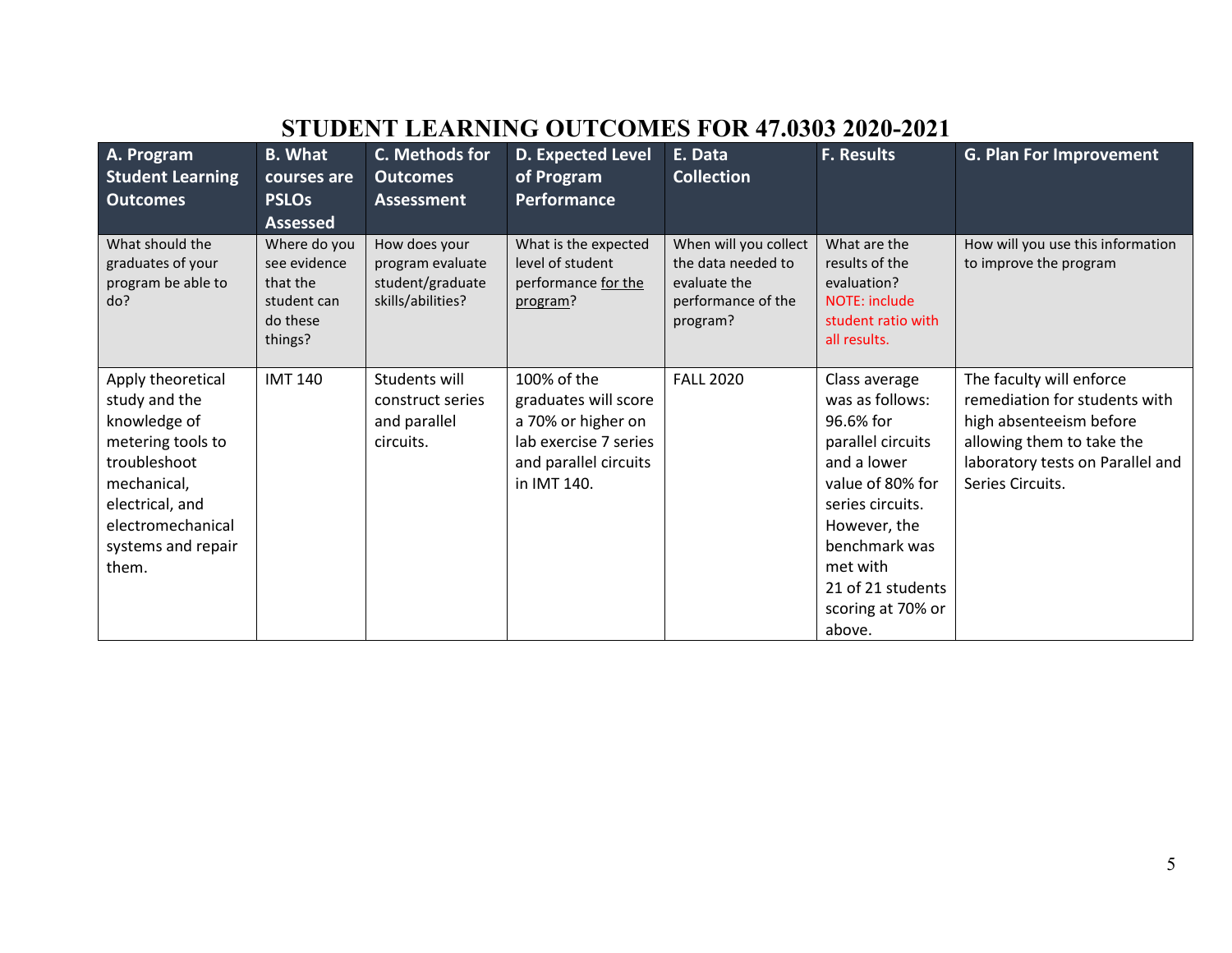### **STUDENT LEARNING OUTCOMES FOR 47.0303 2020-2021**

| A. Program<br><b>Student Learning</b><br><b>Outcomes</b>                                                  | <b>B.</b> What<br>courses are<br><b>PSLOs</b><br><b>Assessed</b>               | C. Methods for<br><b>Outcomes</b><br><b>Assessment</b>                                                          | <b>D. Expected Level</b><br>of Program<br>Performance                                | E. Data<br><b>Collection</b>                                                                  | <b>F. Results</b>                                                                                                               | <b>G. Plan For Improvement</b>                                                                                                                                                             |
|-----------------------------------------------------------------------------------------------------------|--------------------------------------------------------------------------------|-----------------------------------------------------------------------------------------------------------------|--------------------------------------------------------------------------------------|-----------------------------------------------------------------------------------------------|---------------------------------------------------------------------------------------------------------------------------------|--------------------------------------------------------------------------------------------------------------------------------------------------------------------------------------------|
| What should the<br>graduates of your<br>program be able to<br>do?                                         | Where do you<br>see evidence<br>that the<br>student can<br>do these<br>things? | How does your<br>program evaluate<br>student/graduate<br>skills/abilities?                                      | What is the expected<br>level of student<br>performance for the<br>program?          | When will you collect<br>the data needed to<br>evaluate the<br>performance of the<br>program? | What are the<br>results of the<br>evaluation?<br>NOTE: include<br>student ratio with<br>all results.                            | How will you use this information<br>to improve the program                                                                                                                                |
| Determine the<br>correct procedures<br>to set up and repair<br>industrial<br>equipment and<br>facilities. | <b>IMT 161</b>                                                                 | The IMT student<br>will explore<br>various<br>mechanical<br>components<br>found in<br>industrial<br>facilities. | 100% of the<br>students will make<br>a grade of 70% or<br>above on lab<br>project 5. | <b>Fall 2020</b>                                                                              | Class average<br>was 97.1% with<br>one student<br>scoring an 80%.<br>14 out of 14<br>students (100%)<br>made a 70% or<br>above. | Benchmark was met.<br>The faculty will continue to<br>utilize mechanical trainers and<br>E-learning software to improve<br>student engagement and<br>scores on this laboratory<br>project. |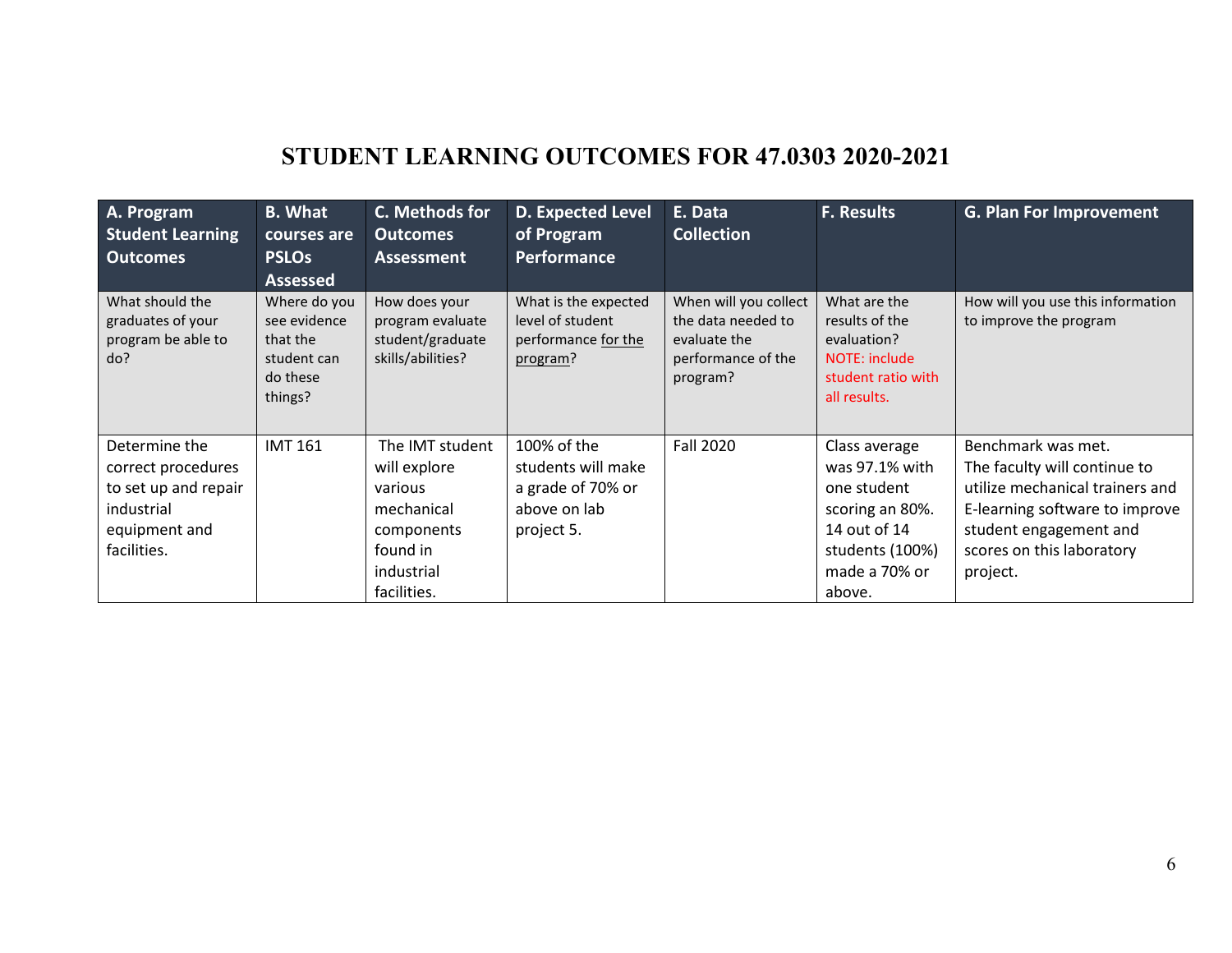### **CONTINUOUS STUDENT IMPROVEMENT**

**In comparison to the last cycle the IMT department has been able to identify the short falls in tracking student improvement by creating an assessment map so all data is gathered at set times. The program in this cycle has been focusing on more hands-on projects to evaluate student learning outcomes because we feel this approach gives us a more accurate method to determine mastery of the concept.** 

**The program's one major short fall from last cycle to this would be in the IMT 131 hydraulic lab project 3. The IMT students did struggle with the design, assembly, and testing of the basic pneumatic and hydraulic circuits. The faculty has started to address this issue by requiring the students to inform the instructor of the required steps in completing the project before the first attempt.**

**Overall, the IMT faculty feels that student performance will continue to improve. All the IMT students from these different cohorts are working in the field.**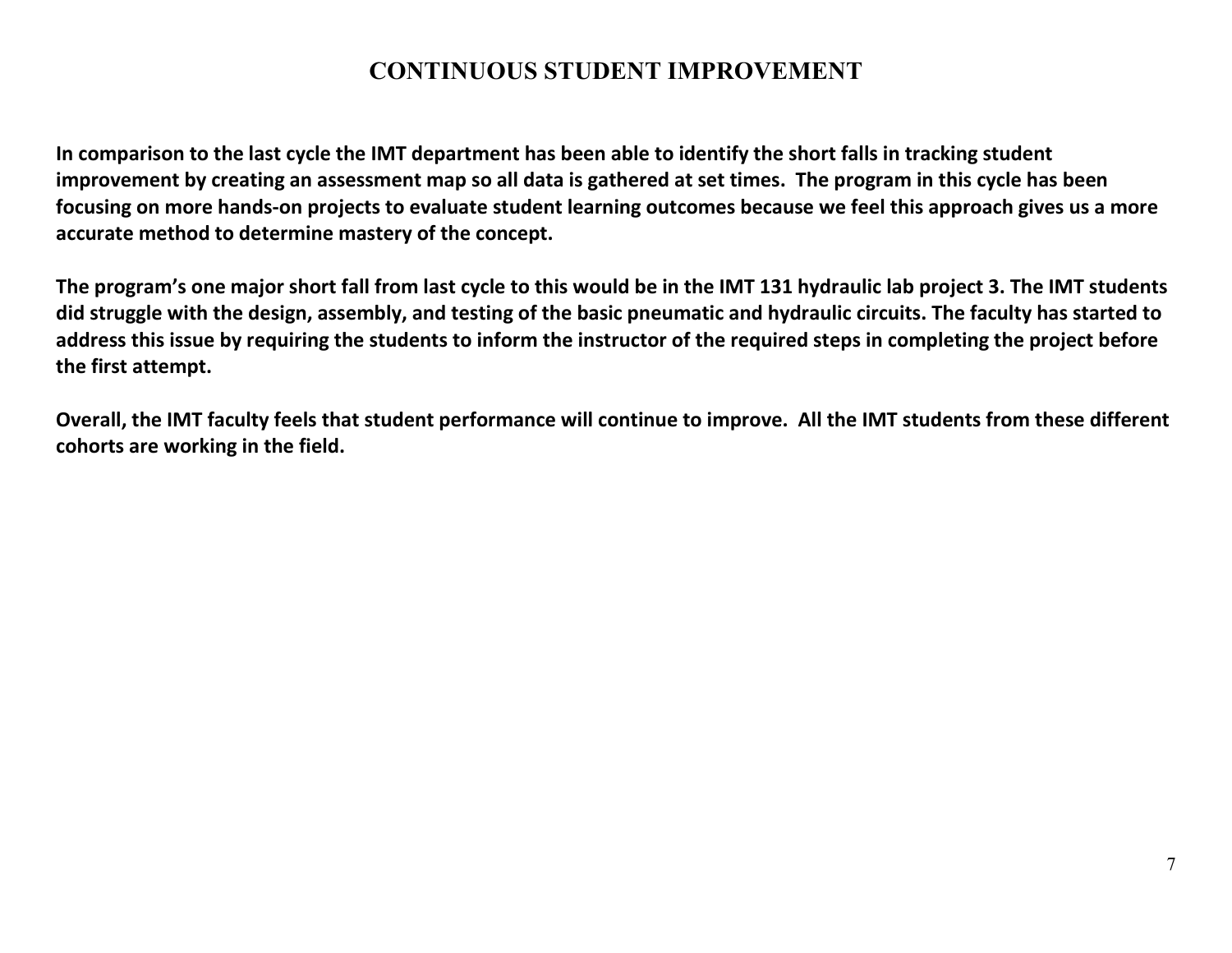

#### **PROGRAM VITAL STATISCS**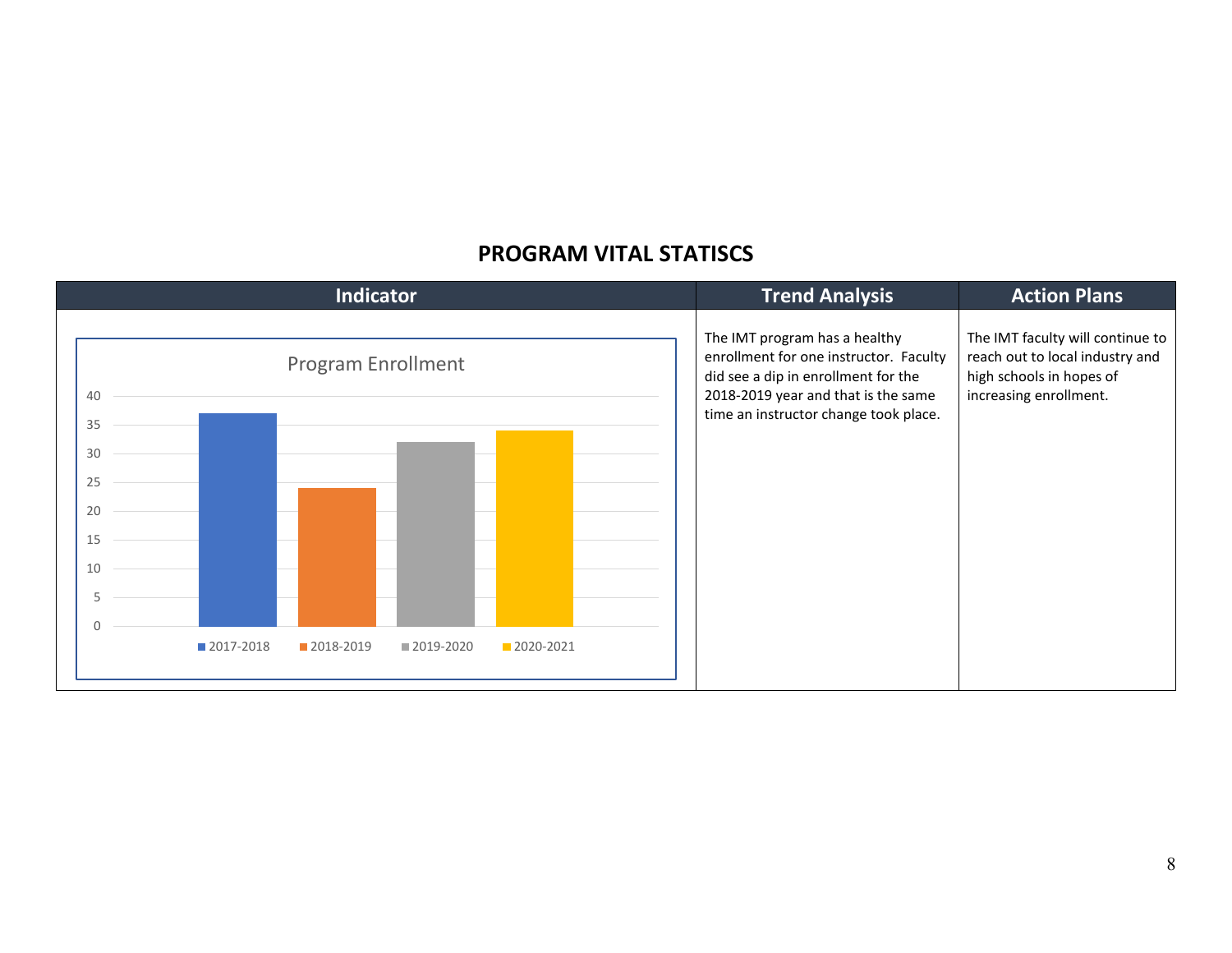| <b>Indicator</b>                                                                           |  |  |  |  |  |  |  | <b>Trend Analysis</b> | <b>Action Plans</b>                                                                                                                                                                                                                                              |                                                                                                                                                                                                                              |  |  |
|--------------------------------------------------------------------------------------------|--|--|--|--|--|--|--|-----------------------|------------------------------------------------------------------------------------------------------------------------------------------------------------------------------------------------------------------------------------------------------------------|------------------------------------------------------------------------------------------------------------------------------------------------------------------------------------------------------------------------------|--|--|
| <b>Fall to Spring Persistence</b><br>100%<br>90%<br>80%<br>70%<br>60%<br>50%<br>40%<br>30% |  |  |  |  |  |  |  |                       | The decrease in persistence in the<br>2019-2020 year is directly related to<br>the lower enrollment that occurred in<br>2018-2019. In addition, the root cause<br>could be due to the change of<br>instructor and the increase of rigor<br>added to the program. | The faculty will try to identify<br>those students who are<br>struggling during the fall<br>semester earlier and use both<br>online and face to face tutoring<br>methods to increase the fall to<br>spring persistence rate. |  |  |
| 20%                                                                                        |  |  |  |  |  |  |  |                       |                                                                                                                                                                                                                                                                  |                                                                                                                                                                                                                              |  |  |
| 10%                                                                                        |  |  |  |  |  |  |  |                       |                                                                                                                                                                                                                                                                  |                                                                                                                                                                                                                              |  |  |
| 0%                                                                                         |  |  |  |  |  |  |  |                       |                                                                                                                                                                                                                                                                  |                                                                                                                                                                                                                              |  |  |
| 2017-2018<br>2018-2019<br>2020-2021<br>2019-2020                                           |  |  |  |  |  |  |  |                       |                                                                                                                                                                                                                                                                  |                                                                                                                                                                                                                              |  |  |
|                                                                                            |  |  |  |  |  |  |  |                       |                                                                                                                                                                                                                                                                  |                                                                                                                                                                                                                              |  |  |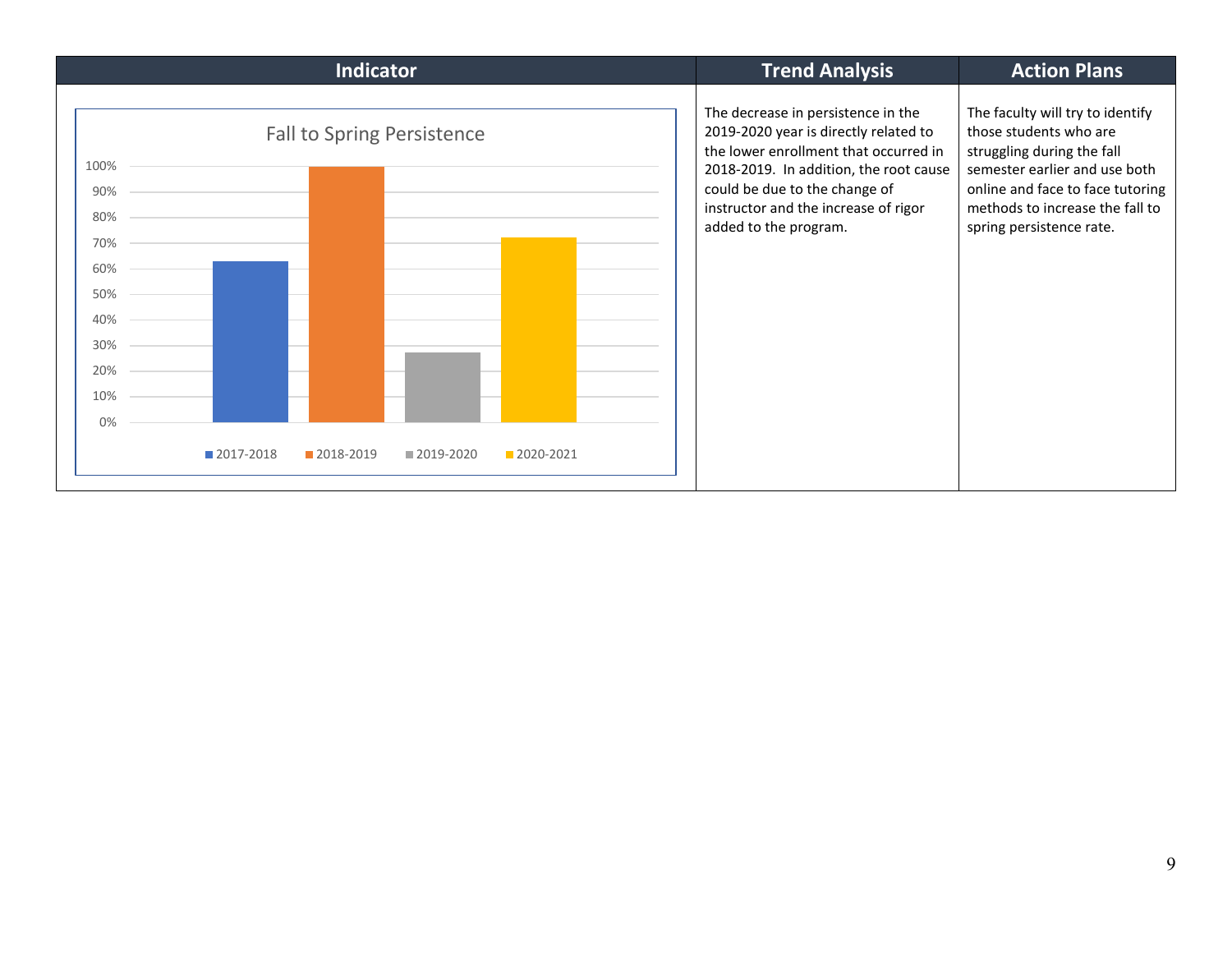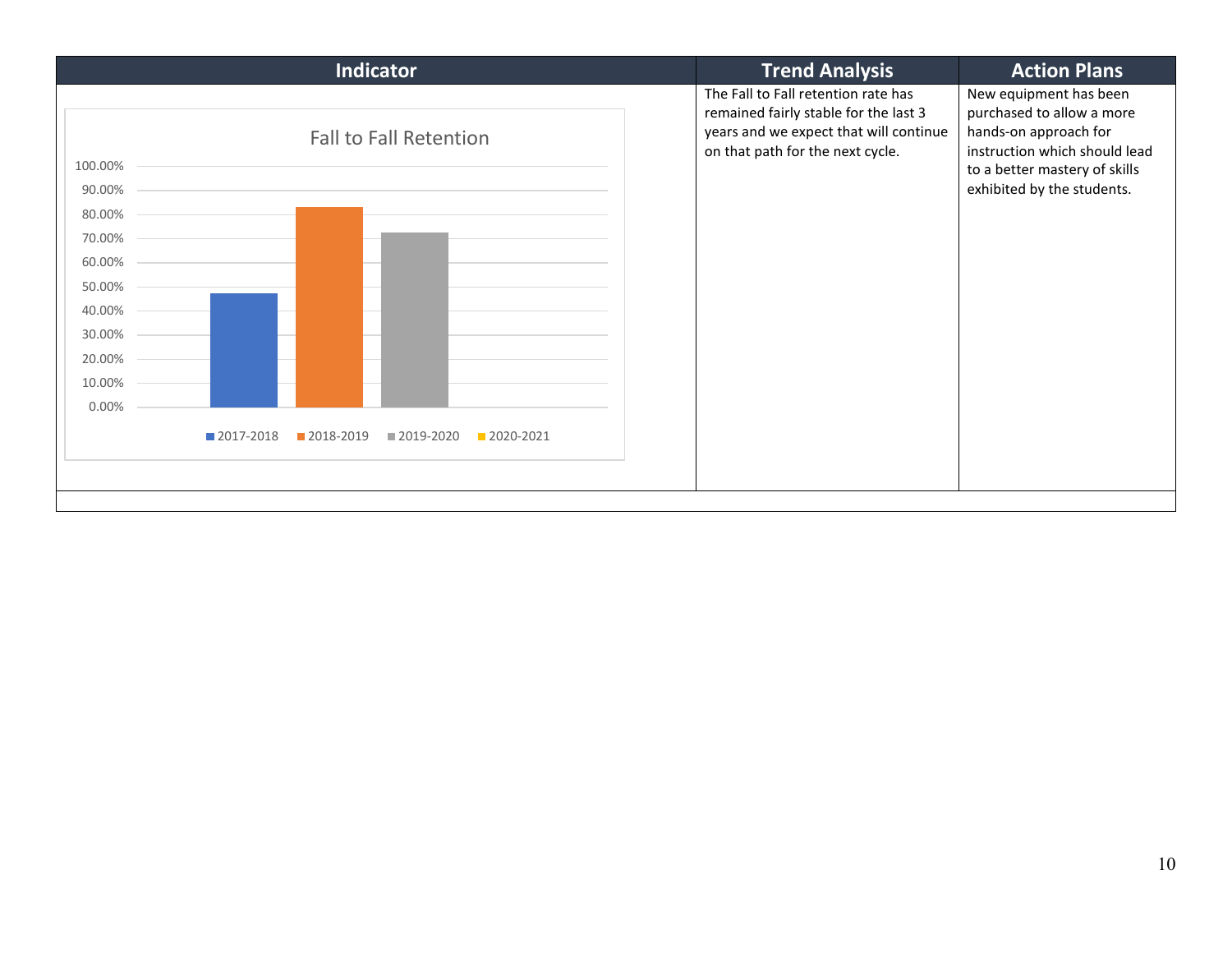